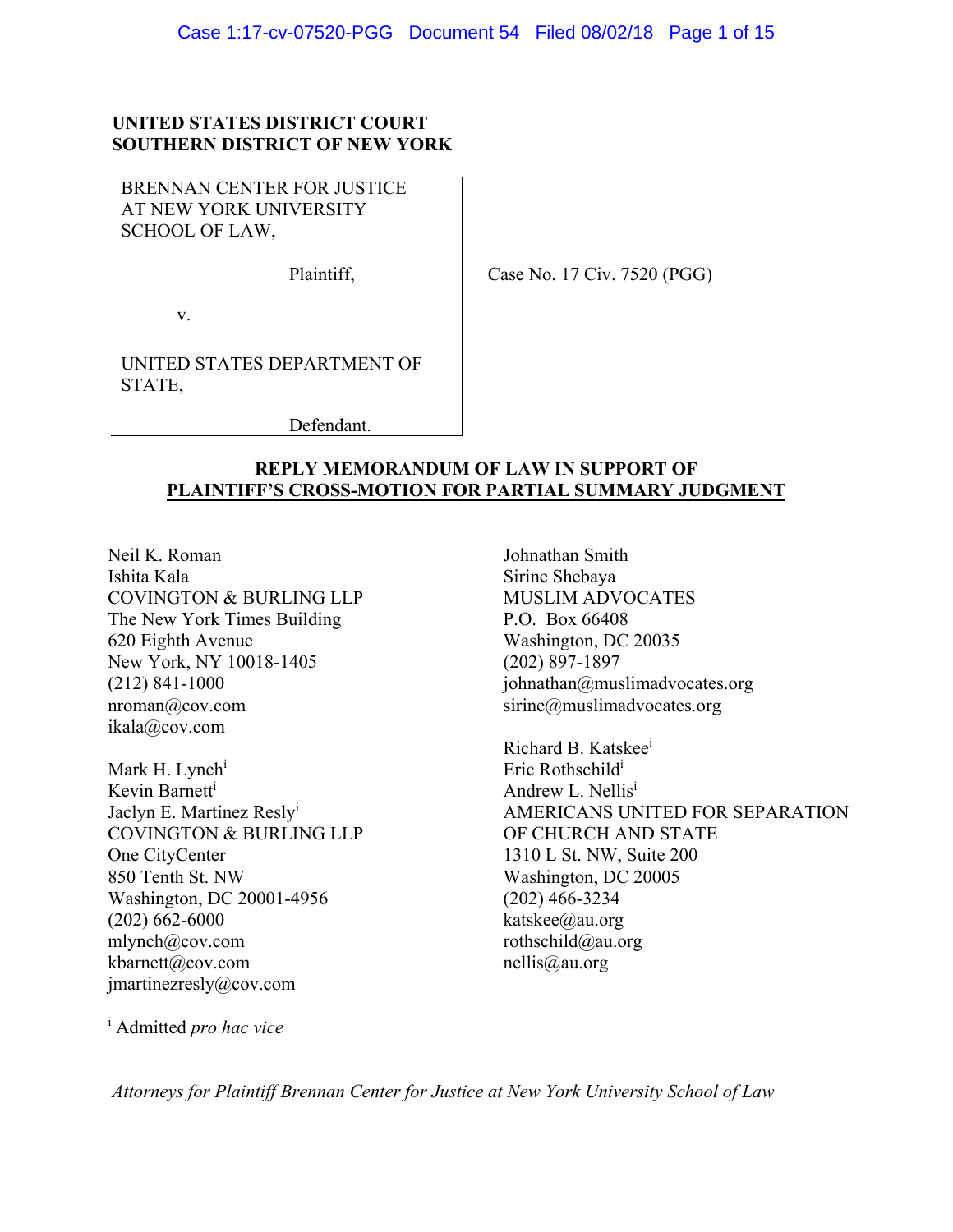# **TABLE OF CONTENTS**

# **Page**

| $\mathbf{I}$ . | The Government Overstates the Breadth of the Presidential-Communications    |  |
|----------------|-----------------------------------------------------------------------------|--|
| II.            | The Government Does Not Credibly Argue That the President Did Not Adopt the |  |
| III.           | The Government Fails to Rebut Plaintiff's Showing That It Must Adequately   |  |
| IV.            |                                                                             |  |
|                |                                                                             |  |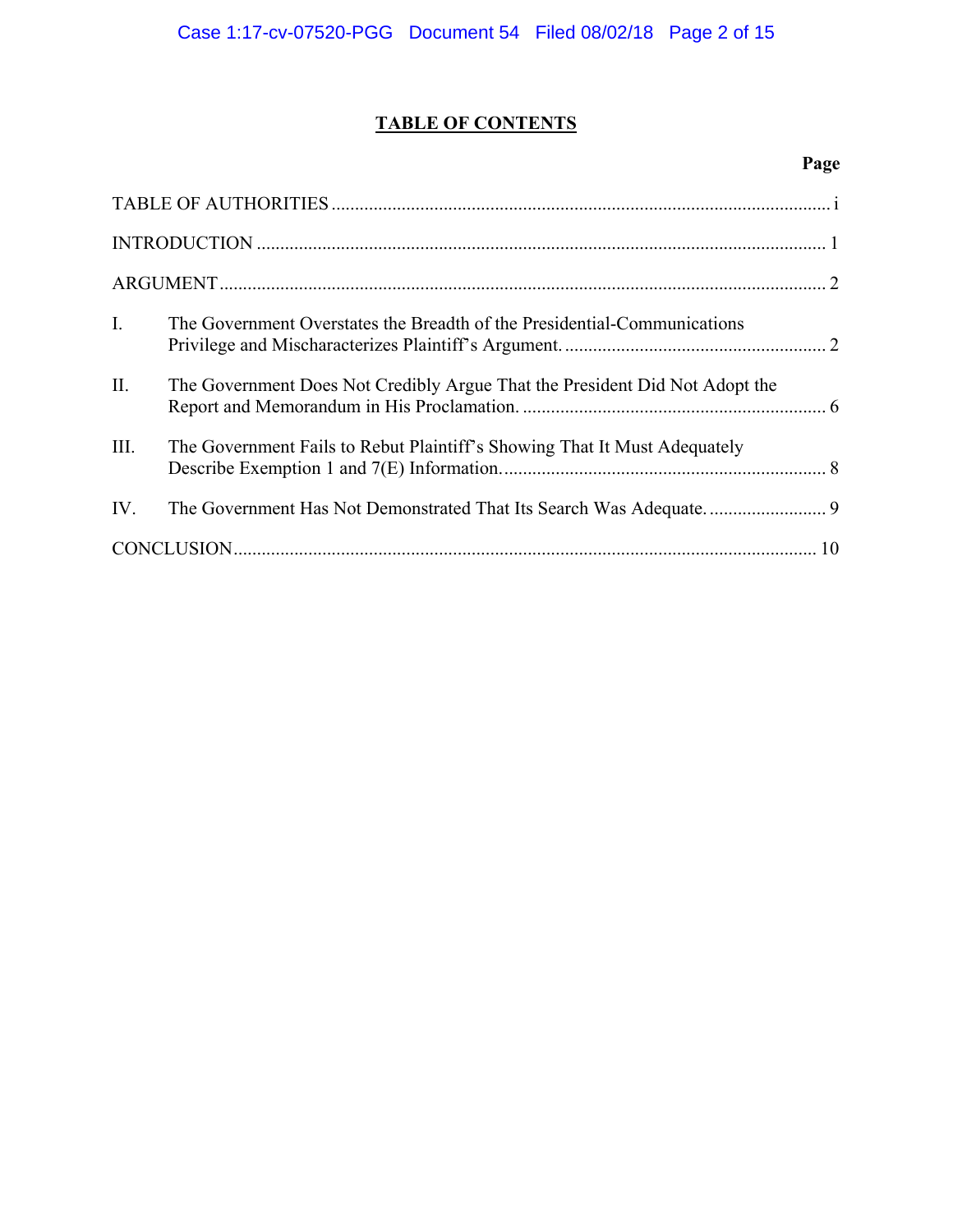# **TABLE OF AUTHORITIES**

# **Page(s)**

# **Cases**

| ACLU v. DOJ,                                     |
|--------------------------------------------------|
| $ACLU$ v. U.S. Dep't of Justice,                 |
| Am. Civil Liberties Union v. F.B.I.,             |
| Associated Press v. U.S. Dep't of Def.,          |
| Coastal States Gas Corp. v. Dep't of Energy,     |
| Ctr. for Effective Gov't v. U.S. Dep't of State, |
| Halpern v. FBI,                                  |
| Katzman v. CIA,                                  |
| Lamont v. Dep't of Justice,                      |
| Nat'l Council of La Raza v. Dep't of Justice,    |
| New York Times Co. v. U.S. Dep't of Justice,     |
| In re Sealed Case,                               |
| Spirko v. U.S. Postal Serv.,                     |
| Trump v. Hawaii,                                 |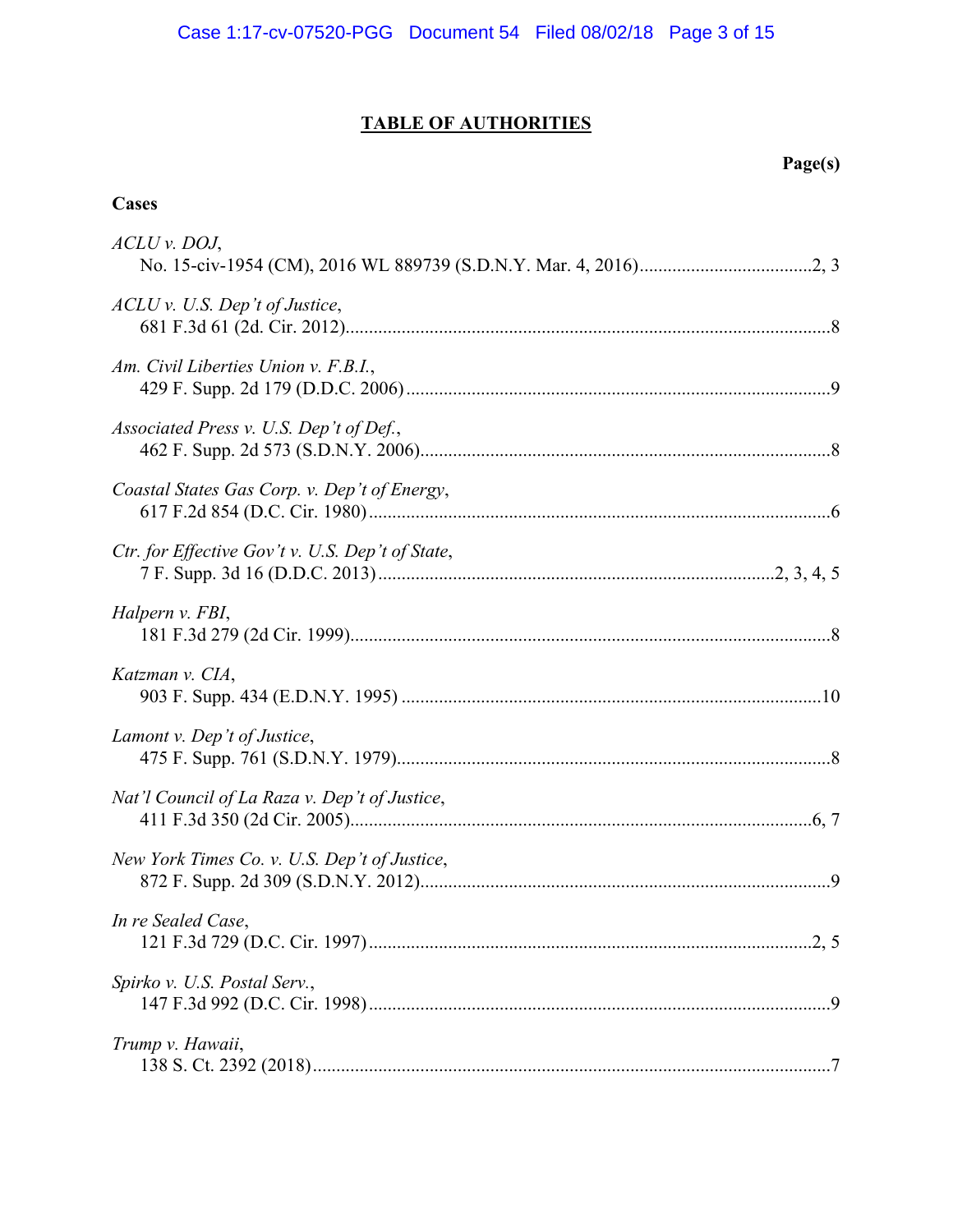# Case 1:17-cv-07520-PGG Document 54 Filed 08/02/18 Page 4 of 15

| Trump v. Hawaii,                     |  |
|--------------------------------------|--|
|                                      |  |
|                                      |  |
| Tigue v. U.S. Department of Justice, |  |
|                                      |  |
|                                      |  |
| Wood v. FBI                          |  |
|                                      |  |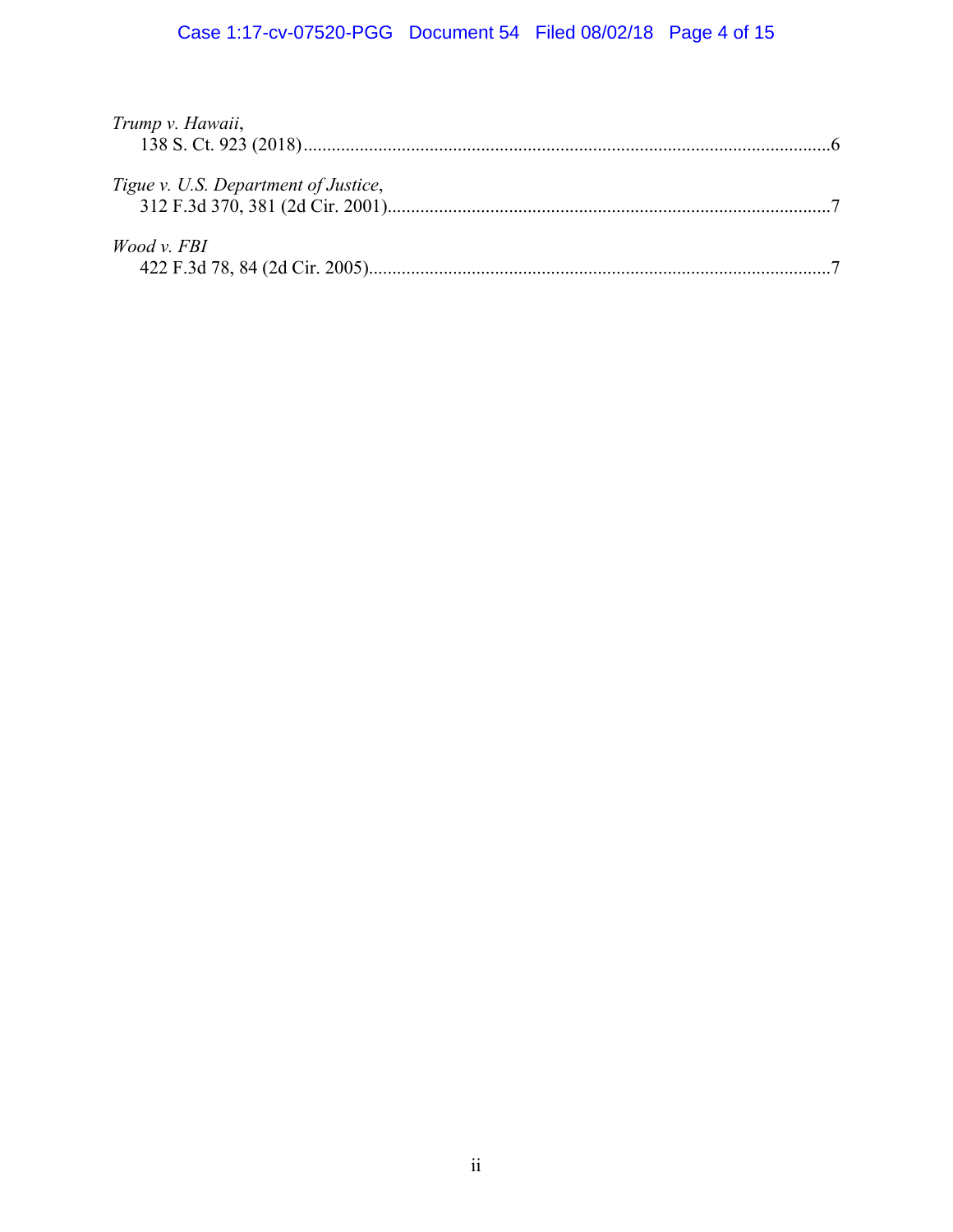#### **INTRODUCTION**

Although the government portrays this case as one where it has asserted the presidentialcommunications privilege only for documents sent from a Cabinet Secretary directly to the President and closely-held by the President's advisers, that narrative is not supported by the record. This case instead involves documents that were widely disseminated to government employees across departments and agencies, publicly discussed by the President in an official Proclamation, and described in government fact sheets.

The government's position that the July 2017 report ("Report") and the September 2017 report ("Memorandum") are protected by the presidential-communications privilege regardless of who else received the documents is contrary to case law. Moreover, because FOIA places the burden of proof on the government to establish the applicability of an exemption, where the government asserts the presidential-communications privilege, the government must establish that the documents are closely-held within the circle of presidential advisers. But here, its declarations admit that the documents have been widely distributed throughout the executive branch, and the uncontradicted evidence submitted by Plaintiff shows that the information in those documents was widely publicized by the government. That is sufficient to defeat a claim of the presidential-communications privilege. $<sup>1</sup>$ </sup>

With respect to its claim of deliberative-process privilege, the government ignores the unequivocal statement of the Solicitor General of the United States to the Supreme Court that President Trump adopted the Secretary of Homeland Security's recommendations in the Report and Memorandum. That admission fatally undermines the deliberative-process privilege claim.

 $1$  Contrary to the strawman at which the government aims much of its argument, Plaintiff does not contend that the requested documents have been publicly disclosed.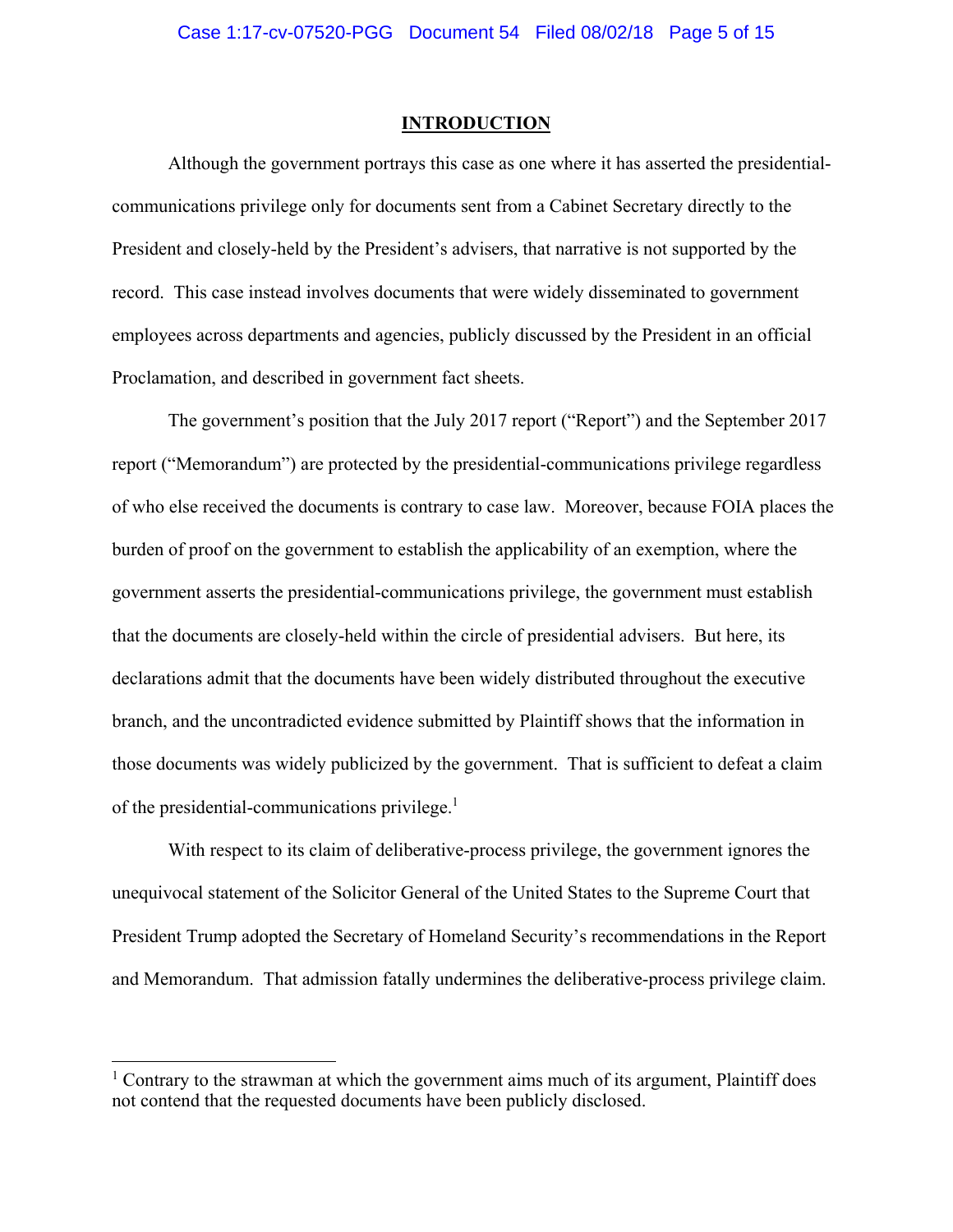#### Case 1:17-cv-07520-PGG Document 54 Filed 08/02/18 Page 6 of 15

With respect to its claims of Exemptions 1 and 7(E), the government attempts to shield its failure to provide any detail about the specific portions of the documents that are being withheld by insisting that Plaintiff bears the burden of showing that exact portions of the documents have been publicly disclosed. But the government has failed to meet its burden under FOIA, and further justification for those claims is required.

Finally, the government fails to provide the information necessary to meet its burden of showing that it conducted an adequate search for one category of records—the "country reports." It is clear from the government's declarations—not a matter of plaintiffs' speculation—that the search for those documents was inadequate. Again, the government has failed to carry its burden under FOIA.

#### **ARGUMENT**

## **I. The Government Overstates the Breadth of the Presidential-Communications Privilege and Mischaracterizes Plaintiff's Argument.**

The government's argument that the Report and Memorandum are quintessential examples of presidential-communications is contrary to both law and fact. *See* Gov't Opp. 4-7. Instead, courts have "construed [the privilege] as narrowly as is consistent with ensuring that the confidentiality of the President's decisionmaking process is adequately protected," *In re Sealed Case*, 121 F.3d 729, 752 (D.C. Cir. 1997), and have consistently refused to apply the privilege when communications have been widely distributed throughout the government or described in public statements. *Ctr. for Effective Gov't v. U.S. Dep't of State*, 7 F. Supp. 3d 16, 24–25 (D.D.C. 2013); *ACLU v. DOJ*, No. 15-civ-1954 (CM), 2016 WL 889739, at \*5 (S.D.N.Y. Mar. 4, 2016) ("If a document . . . is transmitted to multiple agencies and to staffers who serve in nonadvisory roles to the President, the document loses any claim to the presidential-communications privilege.").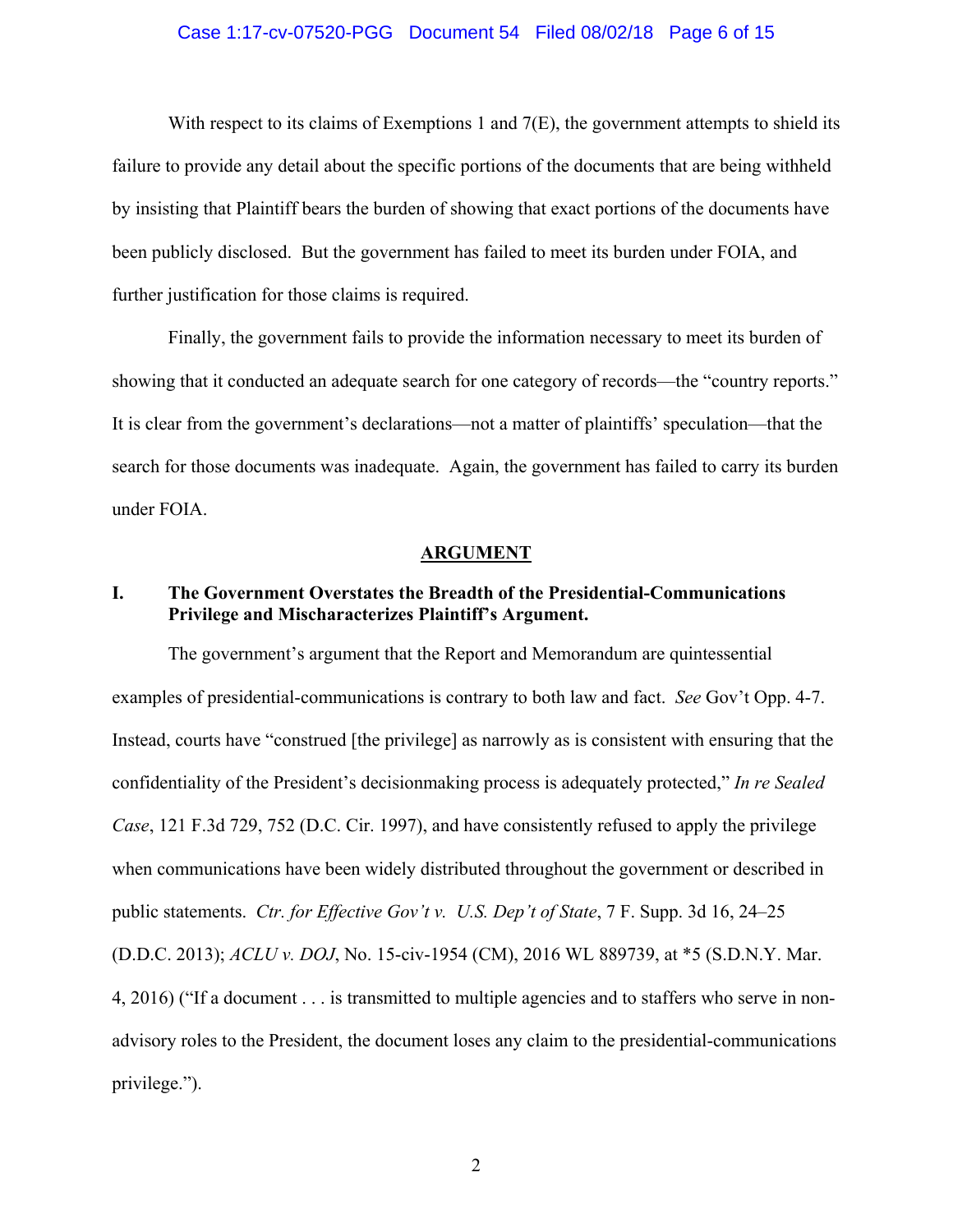#### Case 1:17-cv-07520-PGG Document 54 Filed 08/02/18 Page 7 of 15

The government has failed to meet its burden to show that the Report and Memorandum were closely-held communications—a necessary element of the presidential-communications privilege. In fact, the government's own declarations show the opposite. The government reveals that, during the drafting process, personnel spanning the Department of Homeland Security ("DHS") Office of Policy, the DHS Office of Intelligence and Analysis, the DHS Office of General Counsel, and DHS's interagency partners had access to the Report and Memorandum. *See* Declaration of James V.M.L. Holzer ("Holzer Decl.") | 16. The government also acknowledges DHS sent the Report and the Memorandum to the State Department, the Office of the Director of National Intelligence, and undisclosed persons at "*other critical* Executive Branch agencies." See id. 17 (emphasis added).<sup>2</sup> In addition, DHS further distributed the Report and the Memorandum to an unspecified number of "highly-ranked" individuals at U.S. Immigration and Customs Enforcement, U.S. Customs and Border Protection, and U.S. Citizenship and Immigration Services, who, rather than advising the President, are "charged with enforcing the immigration laws and regulating ports of entry." *Id.* These admissions demonstrate that the Report and Memorandum were distributed widely throughout the executive branch. *See Ctr. for Effective Gov't*, 7 F. Supp. 3d at 24; *ACLU*, 2016 WL 889739, at \*5.

As in *Center for Effective Government*, the Report is a completely unclassified document. *See* Declaration of Ishita Kala ("Kala Decl.") Ex. 2. Thus, the Trump Administration freely shared the purportedly closely-held information contained in the Report with "all consular outposts" and 191 foreign governments. The administration sent an unclassified cable to "all consular outposts" revealing the specific standards for identity-related information sharing and

 $2$  As evidenced by this concession, the government's statement that "Plaintiff does not identify a single instance where any of the records themselves were . . . disseminated within the Executive Branch," Gov't Opp. at 1, is undermined by its own declarations.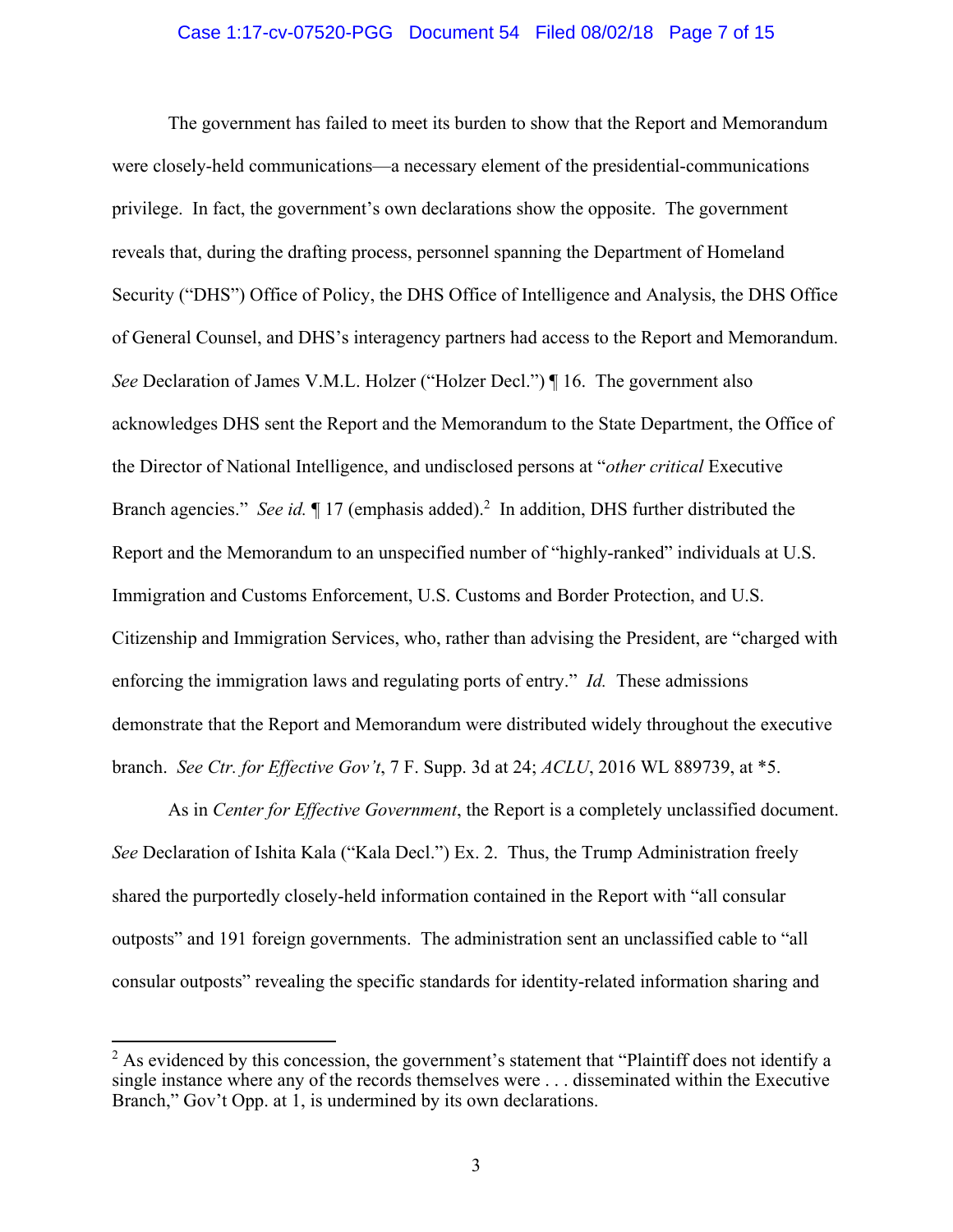#### Case 1:17-cv-07520-PGG Document 54 Filed 08/02/18 Page 8 of 15

terrorism and public safety threat information sharing identified in the Report. Kala Decl. Ex. 24 ("This cable outlines the results of the report submitted to the President on July 10"). The government has failed to demonstrate how a report shared with an unidentified number of executive branch agencies and summarized for hundreds, if not thousands, of consular employees and foreign officials remain a closely-held document.

Even though these admissions alone defeat the government's claimed presidentialcommunications privilege, the Trump Administration went further and publicly detailed the contents of the Report and Memorandum. Instead of disputing that the administration disclosed information contained in the Report and Memorandum, the government mischaracterizes Plaintiff's arguments and seizes on an editing oversight in a section heading to rebut a strawman.<sup>3</sup> Plaintiffs do not argue that the requested documents have been publicly disclosed, but rather show that the administration repeatedly revealed the contents of the Report and Memorandum to the public. *See* Pl. Br. at 13-15; *Ctr. for Effective Gov't*, 7 F. Supp. 3d at 26 ("[T]he widely publicized nature of [the document at issue] is important in considering the confidentiality interests implicated by the [document's] disclosure under FOIA").

For example, the President's Proclamation includes granular detail from the Report and Memorandum. It states that the DHS Secretary developed baseline criteria as part of the Report and goes on to describe the criteria. Dkt.  $#1-1$ ,  $§$  1(c). The Proclamation also reveals the Memorandum's recommendations about purported deficiencies in information-sharing and identity-management practices by the eight countries included in the ban. *See* Dkt. #1-1,  $\S$  1(g)

<sup>&</sup>lt;sup>3</sup> The heading for Section II.B of Plaintiff's brief in support of its motion for summary judgment incorrectly states that "The documents were broadly disclosed to the public." Pl. Br. at 13. This section heading is the only place in the brief that makes that assertion and it is inconsistent with the text of Section II.B. Counsel apologize to the Court and Defendant for this editing oversight.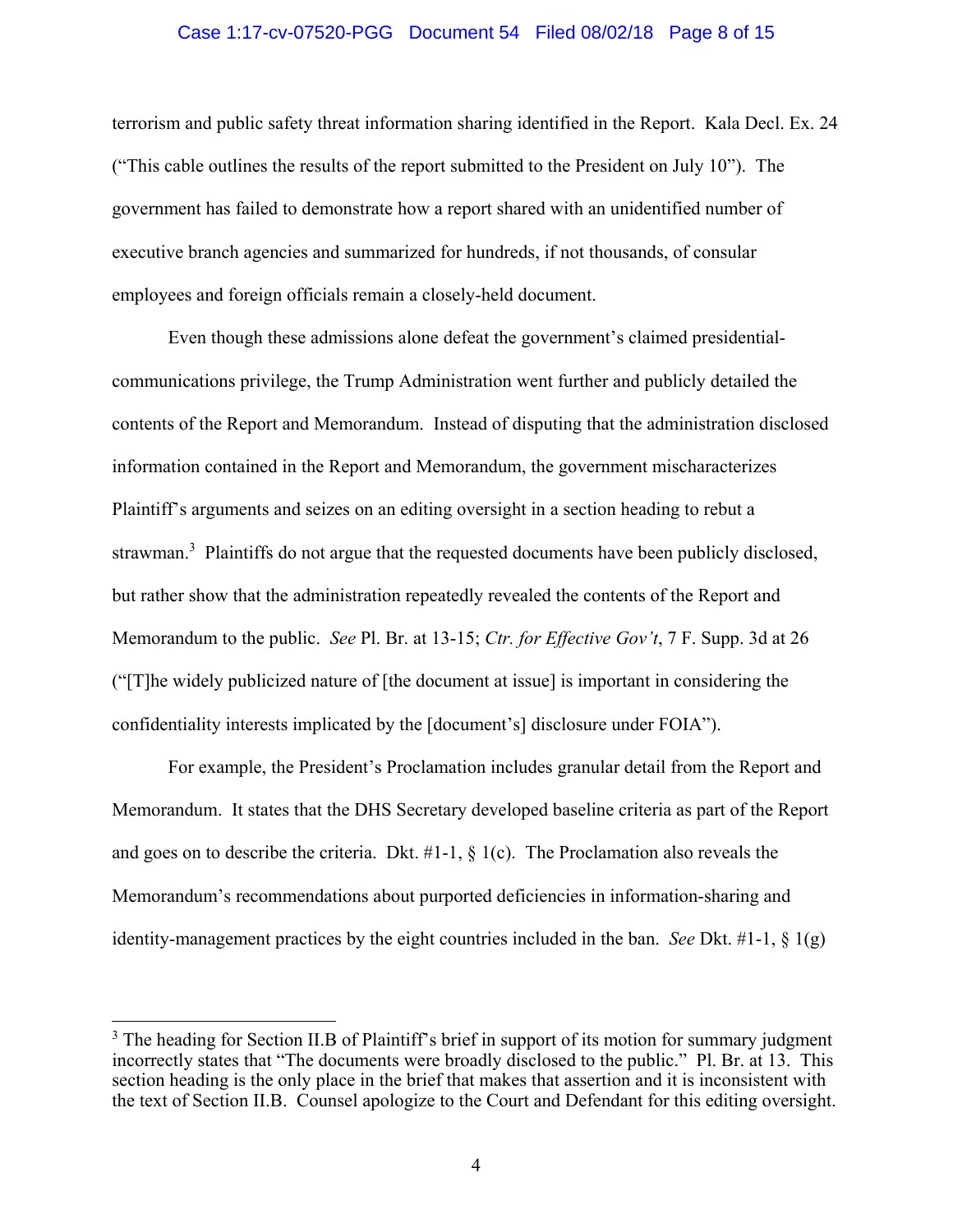#### Case 1:17-cv-07520-PGG Document 54 Filed 08/02/18 Page 9 of 15

("The Secretary of Homeland Security assesses that the following countries continue to have 'inadequate' identity management protocols, information-sharing practices, and risk factors, . . . such that entry restrictions and limitations are recommended: Chad, Iran, Libya, North Korea, Syria, Venezuela, and Yemen."); Dkt.  $\#1-1$ ,  $\frac{8}{9}$  2(a)–(h) (explaining the specific deficiencies identified for each of the eight countries included in the ban). The Proclamation also explicitly refers to the DHS Secretary's recommendations about countries that were not included in the ban. *Id.* § 1(g) ("The Secretary of Homeland Security also assesses that Iraq did not meet the baseline, but that entry restrictions and limitations  $\dots$  are not warranted.").<sup>4</sup>

The government cannot now claim that it needs to prevent disclosure of the reports to preserve the President's ability to receive candid advice when the President himself broadcast the contents of that advice to the entire world. By describing who made the communications to the President and the contents of those communications, the confidentiality underlying the presidential-communications privilege is destroyed and thus inapplicable. *See Ctr. for Effective Gov't*, 7 F. Supp. 3d at 24 (holding that presidential-communications privilege turns on "whether application of the privilege is necessary to protect the confidentiality of [the] communications"); *In re Sealed Case*, 121 F.3d at 750 ("[c]onfidentiality is the touchstone of the privilege"). At a minimum, the government has failed to carry its burden of demonstrating that the information in the withheld documents is sufficiently different from the information that the President and other government officials disclosed such that the documents still qualify as confidential

<sup>&</sup>lt;sup>4</sup> The administration also disclosed the Report's details in publicly available fact sheets, FAQ documents, and other public statements about the Proclamation. Pl. Br. at 14-15. The fact sheets explained the methodology used in the reports and detailed the "new baseline" requirements for information sharing, *see* Kala Decl. Ex. 17, at 6; Kala Decl. Ex. 18, at 1. The FAQ document further detailed the baseline requirements recommended in the reports and discussed the best practices for security partnerships, *see* Kala Decl. Ex. 19, at 1.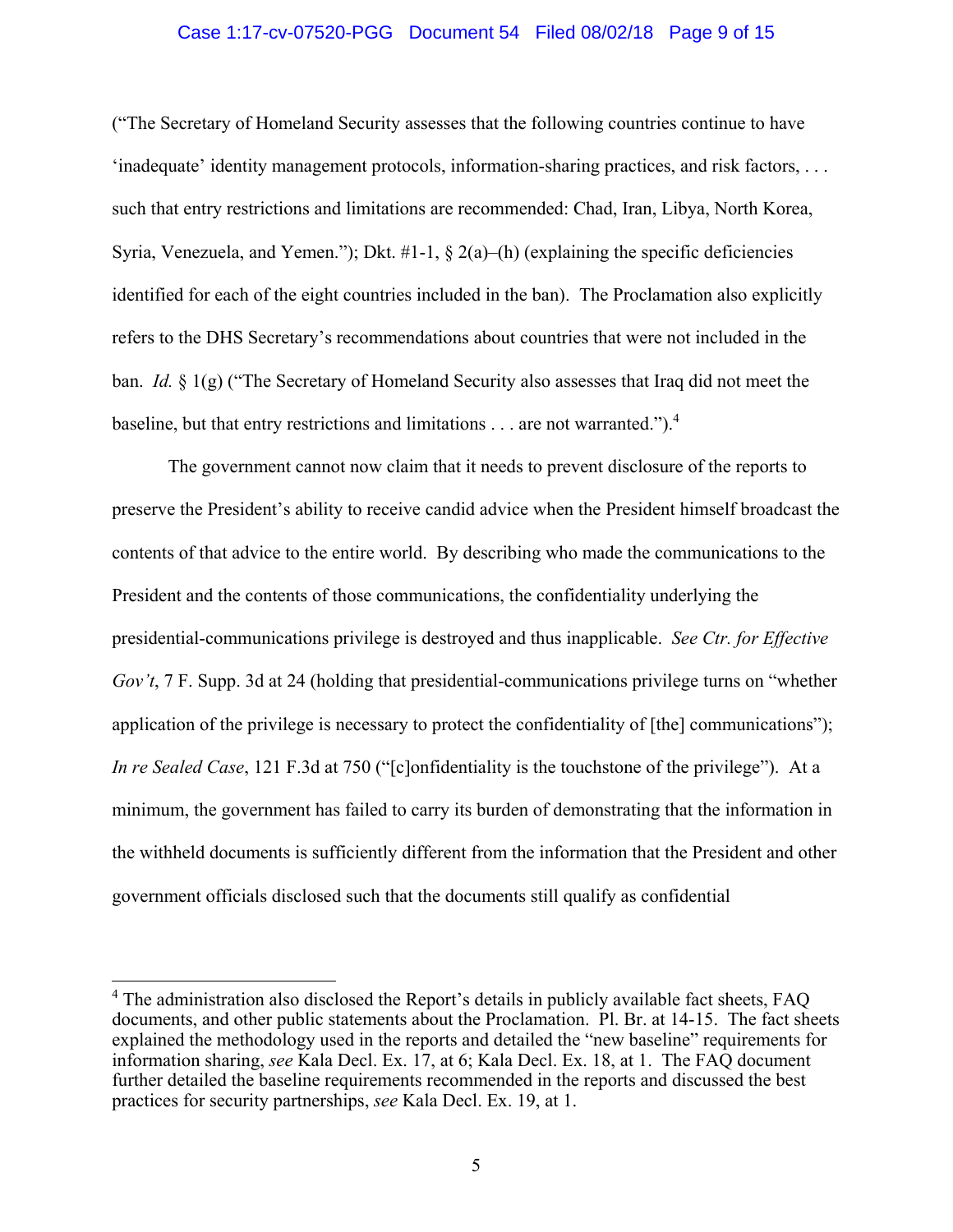#### Case 1:17-cv-07520-PGG Document 54 Filed 08/02/18 Page 10 of 15

communications to the President. As in *Center for Effective Government*, the privilege does not apply here because the documents at issue were widely distributed throughout the executive branch and summarized publicly. Pl. Br. at 10–15.

## **II. The Government Does Not Credibly Argue That the President Did Not Adopt the Report and Memorandum in His Proclamation.**

 The government's argument that President Trump did not adopt the DHS Secretary's recommendations as policy contradicts explicit statements to the contrary throughout the record. The government attempts to escape the settled principle, that the deliberative-process privilege does not protect documents adopted as policy,<sup>5</sup> by claiming that Plaintiff has not cited "any public statements demonstrating that the government adopted any portion of the analysis contained in the records." Gov't Opp. at 12.

 But in oral argument before the Supreme Court the Solicitor General plainly stated, "After a worldwide multi-agency review, the President's acting DHS Secretary recommended that he adopt entry restrictions on countries that failed to provide the minimum baseline of information needed to vet their nationals. The Proclamation *adopts those recommendations*." Transcript of Oral Argument, *Trump v. Hawaii*, 138 S. Ct. 923 (2018) (No. 17-965), Kala Decl. Ex. 16, at 3 (emphasis added). It is hard to imagine a plainer statement that the recommendations in the Report and Memorandum were adopted. Though the government now argues that President Trump consulted other high-level officials and considered several factors before issuing the Proclamation, that additional input does not detract from the adoption that the Solicitor General clearly described. The government's assertion that the Solicitor General's statements did not "identify which recommendations were adopted, or the specific documents in

1

<sup>5</sup> *See Coastal States Gas Corp. v. Dep't of Energy*, 617 F.2d 854, 866 (D.C. Cir. 1980); *Nat'l Council of La Raza v. Dep't of Justice*, 411 F.3d 350, 356–57 (2d Cir. 2005).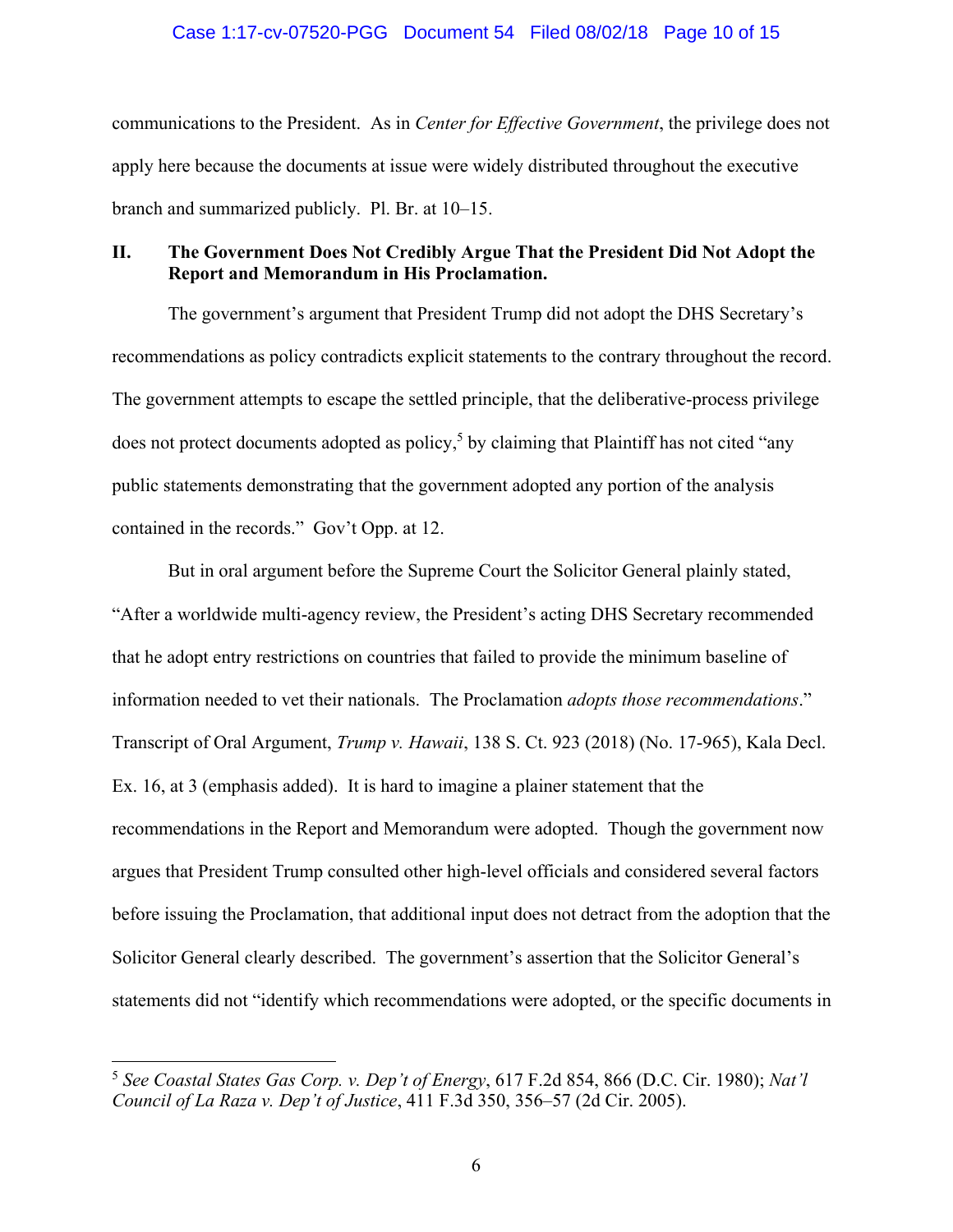#### Case 1:17-cv-07520-PGG Document 54 Filed 08/02/18 Page 11 of 15

which those recommendations were contained," Gov't Opp. at 12, strains credulity. The Supreme Court clearly understood what the Solicitor General said. *See Trump v. Hawaii*, 138 S. Ct. 2392, 2405 (2018) ("The President adopted the Acting Secretary's recommendations and issued the Proclamation").

Further, President Trump's Proclamation makes clear that he did not simply accept the reports' conclusions without also adopting their analysis. The Report and Memorandum were prompted by a request for a list of countries that should face entry restrictions based on a worldwide review of vetting protocols. The Proclamation details the analysis and recommendations in both reports, presenting the baseline standards set forth in the Report as the policy for assessing countries during the "50-day engagement period," Dkt. #1-1, § 1(c)-(f), and pointing to the Memorandum's analysis to justify the specific restrictions established in the Proclamation. *Id.*  $\S1(g)$ -(i) ("According to the report, the recommended restrictions would help address the threats that the countries' identity-management protocols, information-sharing inadequacies, and other risk factors pose to the security and welfare of the United States.").

This is a more detailed presentation of the analysis and recommendations in an underlying report than was provided in *La Raza*. 6 There, the "most detailed discussion of the OLC Memorandum" explained the question that the memorandum addressed and summarized the conclusion: "[I]n a nutshell [the OLC] concluded that there is no federal preemption  $\dots$ [T]he authority to make such arrest[s] is an inherent authority possessed by the state." *Nat'l Council of La Raza*, 411 F.3d at 354 (alterations in original). If the statements in *La Raza* were

1

<sup>&</sup>lt;sup>6</sup> The government's adoption of the reports in question distinguishes this case from cases cited by the government such as *Tigue v. U.S. Department of Justice*, where the final policy made only "minor references" to a memorandum, 312 F.3d 370, 381 (2d Cir. 2001), and *Wood v. FBI*, where an agency used a report to make a "yes or no decision" without providing reasoning. 422 F.3d 78, 84 (2d Cir. 2005).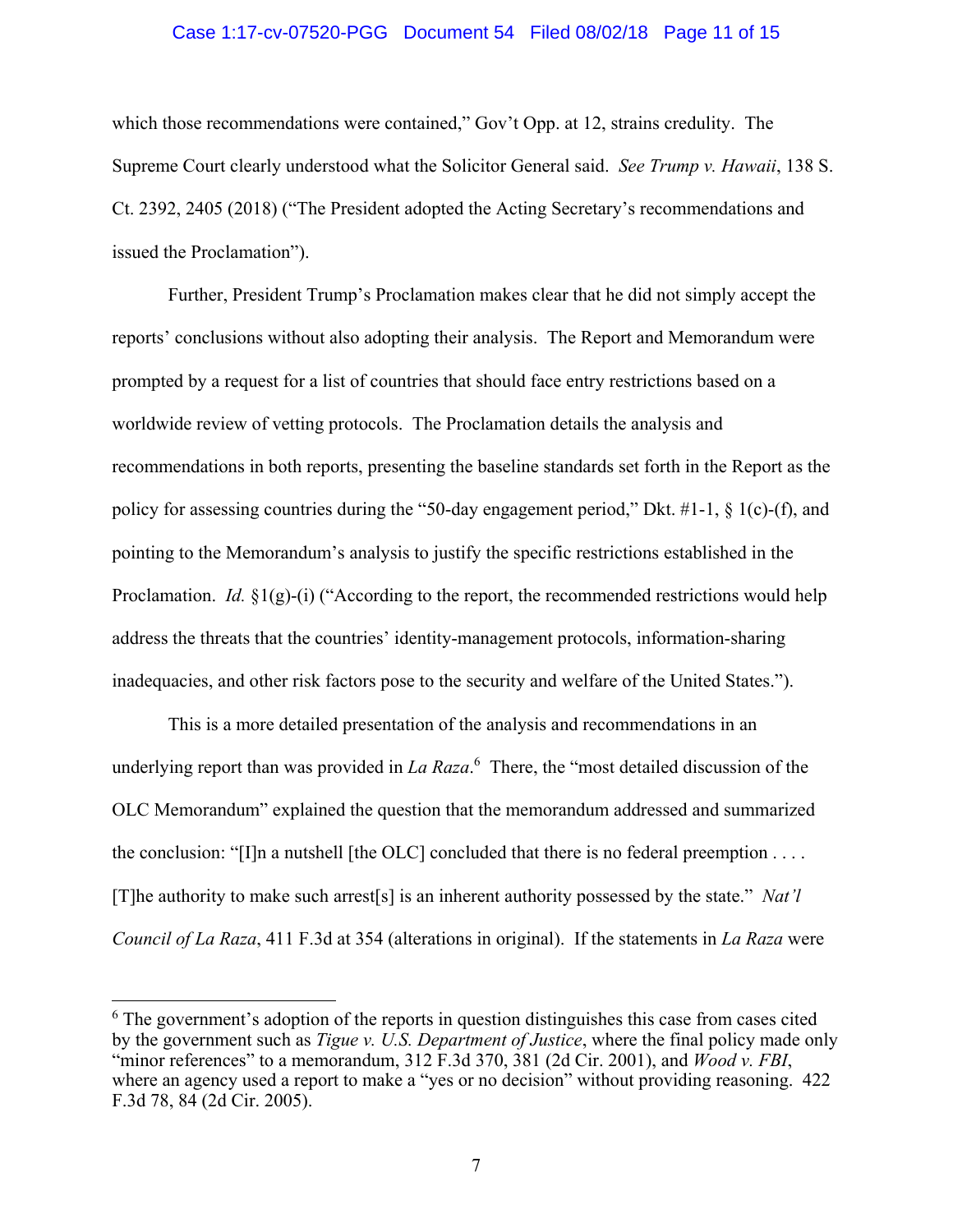sufficient to show that the Justice Department had adopted the OLC Memorandum, then President Trump's Proclamation and the Solicitor General's statement to the Supreme Court are surely sufficient to show that the administration adopted the reports as official policy.

## **III. The Government Fails to Rebut Plaintiff's Showing That It Must Adequately Describe Exemption 1 and 7(E) Information.**

The Second Circuit has been unequivocal that "blind deference" to agency assertions of Exemption 1 is "precisely what Congress rejected" as being inconsistent with FOIA, *Halpern v. FBI*, 181 F.3d 279, 293 (2d Cir. 1999), but that is what the government urges here. It merits emphasis that the agency "withholding documents responsive to a FOIA request bears the burden of proving the applicability of claimed exemptions." *ACLU v. U.S. Dep't of Justice*, 681 F.3d 61 (2d. Cir. 2012) (citation omitted).

The government's revised *Vaughn* index makes clear that only portions of the documents are claimed to fall within Exemptions 1 and  $7(E)$ . Yet the government's declarations fail to identify these discrete portions or to explain why the information is properly classified or would reveal confidential investigative techniques in light of the wealth of information about the documents contained in the Proclamation and the government's other public releases describing the Report and Memorandum. The government tries to shift the burden to Plaintiff, complaining that Plaintiff did not show that "public information specifically matches the information withheld." Gov't Opp. at 19. But the burden is on the government to demonstrate that the withheld portions do not match the publicly disclosed information that Plaintiff has identified. *See Lamont v. Dep't of Justice*, 475 F. Supp. 761, 780 (S.D.N.Y. 1979) (summary judgment on Exemptions 1 and 7(E) denied because "the conclusory affidavits give the Court no factual basis to rule that the withheld portions have not in fact been disclosed to the public heretofore"); *Associated Press v. U.S. Dep't of Def.*, 462 F. Supp. 2d 573, 576 (S.D.N.Y. 2006) (affidavits

8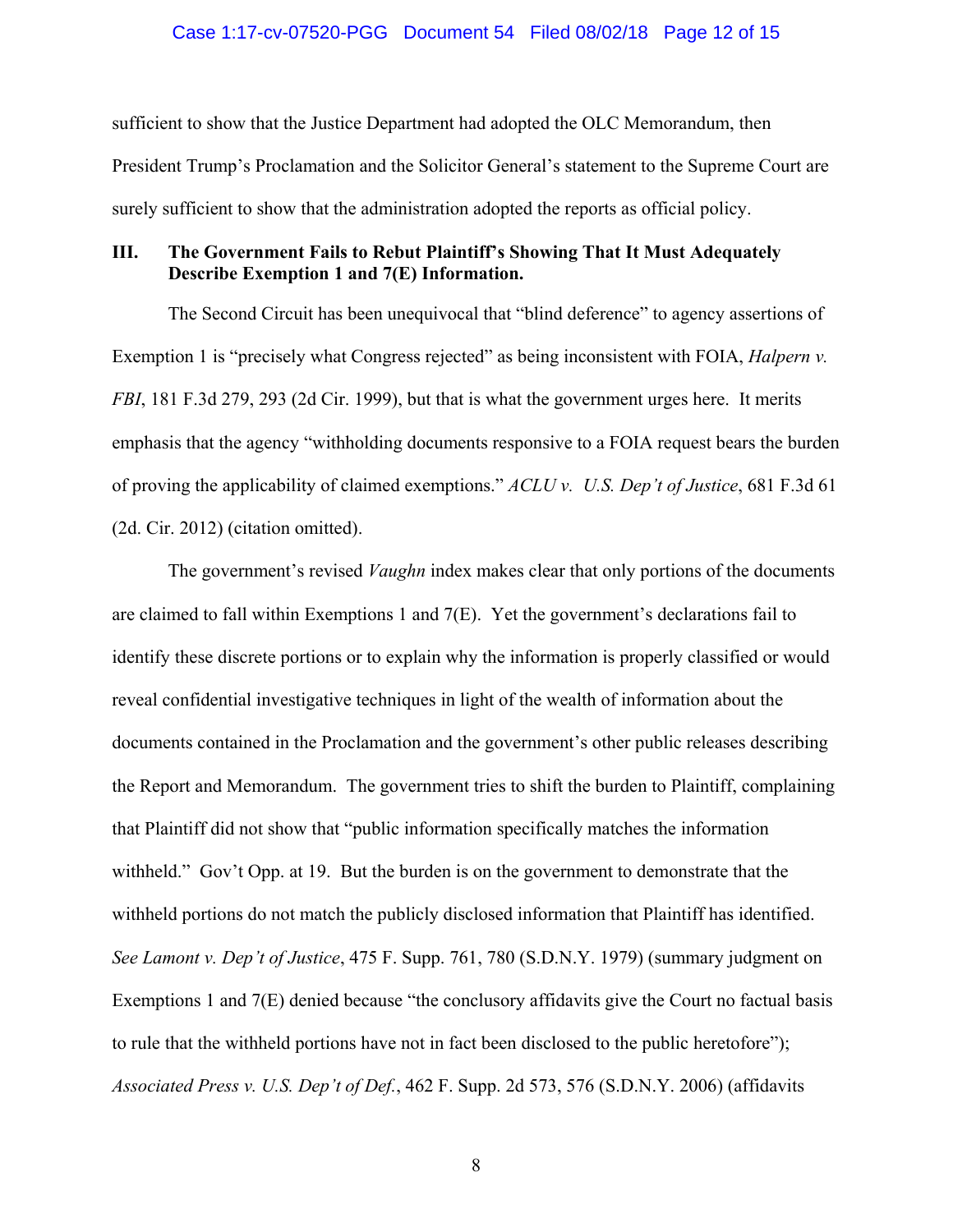## Case 1:17-cv-07520-PGG Document 54 Filed 08/02/18 Page 13 of 15

supporting Exemption 1 are sufficient when they "are not controverted by . . . contrary evidence in the record"). Further specification and justification are required and, after Plaintiff has an opportunity to respond, verification by the Court through in camera inspection may be required.7

## **IV. The Government Has Not Demonstrated That Its Search Was Adequate.**

The dispute over the adequacy of the search centers on whether the final reports on the eight countries identified in section 2 of the Proclamation and on the sixteen "inadequate" countries referred to in section 1(e) of the Proclamation were sent to the President. The State Department's search for these documents consisted of an electronic search by a FOIA office staff assistant of the classified email account of one official ("the CA-VO Special Assistant") within the Office of Visa Services, which is a unit within the State Department's Bureau of Consular Affairs. Second Stein Declaration  $\P\P$  15–18. The search terms used for this query were "20 Day Report, 50 Day Report." *Id.* ¶ 18. The government's declaration does not explain whether these search terms were applied separately or cumulatively. This search yielded the five records now before the Court, *id.* ¶ 19, but would not have been broad enough to capture country-specific reports sent to the President. Without identifying who spoke with whom, the State Department's declarant says that "the Department verified with officials who had worked on creating the records that . . . no further records existed that were responsive to the portions of Plaintiff's request described in the Complaint." *Id.* ¶ 19. The located documents originated with DHS, so the State Department referred them to DHS for review, *id.* ¶ 9; Holzer Decl. ¶ 9, an inter-agency

<sup>&</sup>lt;sup>7</sup> "In camera inspection does not depend on a finding or even tentative finding of bad faith," *Spirko v. U.S. Postal Serv.*, 147 F.3d 992, 996 (D.C. Cir. 1998) (internal citations omitted). In a case like this one, in camera review is appropriate because of the "importance of the issues raised by [the] case," *Am. Civil Liberties Union v. F.B.I.*, 429 F. Supp. 2d 179, 186 (D.D.C. 2006), and the limited number of documents at issue, *New York Times Co. v. U.S. Dep't of Justice*, 872 F. Supp. 2d 309, 315 (S.D.N.Y. 2012) (in camera inspection particularly appropriate given small number of documents).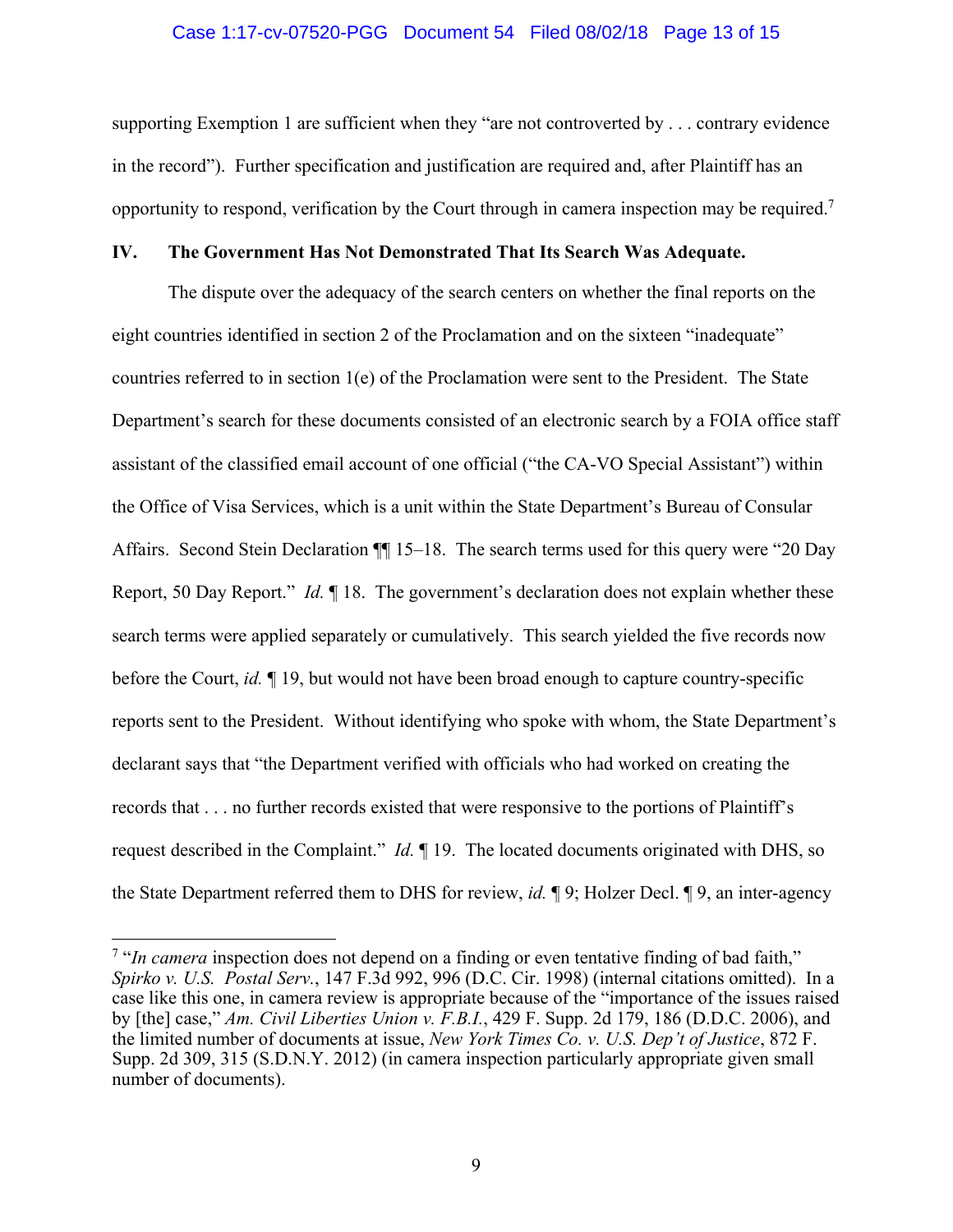#### Case 1:17-cv-07520-PGG Document 54 Filed 08/02/18 Page 14 of 15

procedure that is standard under  $FOLA$ <sup>8</sup> Although the DHS declarant avers that DHS conducted its own review of the referred documents for exemptions, Holzer Decl. ¶ 10, he does not say that DHS conducted its own search for additional documents responsive to Plaintiff's request.

It is clear from this account that the agency that sent the relevant materials to the President (i.e., DHS) did not search its own files for country reports. Nor was the State Department's search adequate to retrieve the country reports. It would be an exceedingly simple matter for a government declarant to say that no country reports were sent to the President, if that is the case. Instead, the government relies on its murky account of what the State Department did, and what DHS did not do, to make the statement that "no further records existed that were responsive." This assertion is not supported by the clarity and detail required by FOIA. *See Katzman v. CIA*, 903 F. Supp. 434, 438 (E.D.N.Y. 1995) (stating "conclusory and not relatively detailed" affidavits are inadequate). Where the request is for specific and readily identifiable documents, country reports sent to the President, the government should be required to state that no country reports were sent to the President rather than relying on an inadequate search process.

#### **CONCLUSION**

For these reasons and those set forth in Plaintiff's opening memorandum, Defendant's motion for summary judgment should be denied and Plaintiff's cross-motion for partial summary judgment should be granted. Specifically, Plaintiff requests that the Court (i) deny Defendant's Exemption 5 claims, (ii) order Defendant to supplement its declarations with respect to Exemptions 1 and 7(E), (iii) order Defendant to release all reasonably segregable portions of the responsive documents, and (iv) order Defendant to remedy its inadequate search.

<sup>8</sup> *See* Dep't of Justice, OIP Guidance: Referrals, Consultations, and Coordination: Procedures for Processing Records When Another Agency or Entity Has an Interest in Them, https://www.justice.gov/oip/blog/foia-guidance-13, Reply Declaration of Ishita Kala, Ex. 30.